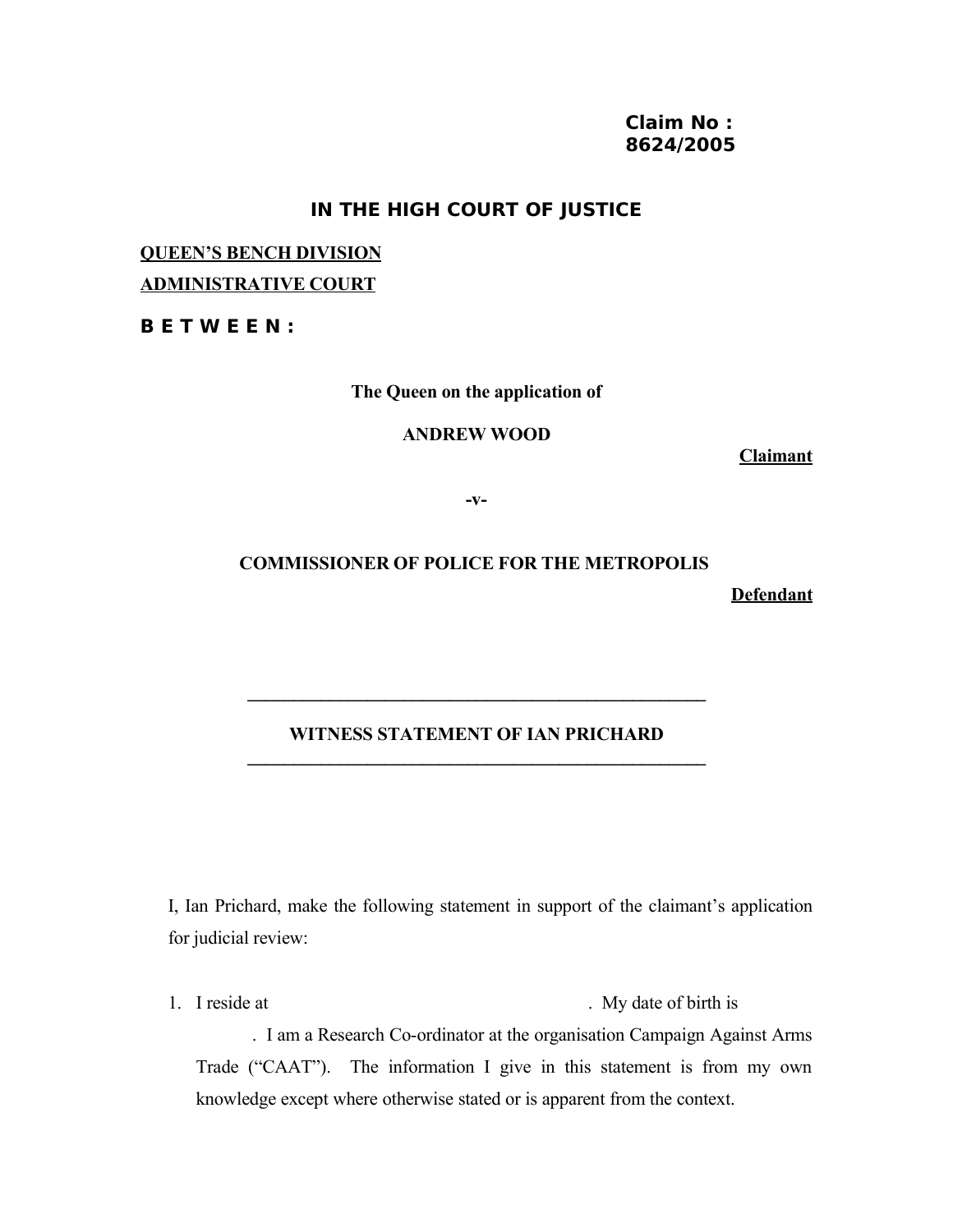- 2. I occupied the same role at CAAT in early 2005. On 27 April 2005, as part of that role, I attended the Annual General Meeting ("AGM") of Reed Elsevier plc ("Reed") at the Millennium Hotel in Grosvenor Square, London W1.
- 3. Following the AGM, some members of CAAT made a complaint to the Metropolitan Police about the behaviour of officers at the event. On 31 August 2005 I made a statement to the Directorate of Professional Standards, Internal Investigations Command in support of that complaint. I enclose both handwritten and typed copies of that statement, marked as **Exhibit IP1**, since it records my recollections quite shortly after the AGM.
- 4. On 27 April 2005 a number of attendees from CAAT made our way to the AGM. We arrived in 'dribs and drabs' rather than in one large group. At the AGM I sat down and asked a reasonable question at the appropriate time. I did not sit with the claimant, Andrew Wood, or, as far as I am aware, any other CAAT representative.
- 5. I remember the women referred to as 'EA' and 'RH' being removed from the AGM during the meeting, but I do not know if they were made to leave building or just removed from the AGM room itself. I cannot remember exactly why they were removed; but I think it was for shouting or chanting. After I saw them being removed from the AGM I have no recollection of seeing either of them again that day.
- 6. The AGM closed, and I left quite promptly rather than hanging around for refreshments. Andrew Wood clearly had the same idea so we both left before the other attendees from CAAT. We emerged from the hotel together. Just outside, we met Kathryn Busby ('KB'). Kathryn Busby's role was to give out leaflets. I believe she had police permission to do so. We had a brief chat with her to see how she was getting on. We probably stood with her for about one minute. During that time I think a police photographer took photographs of the three of us.